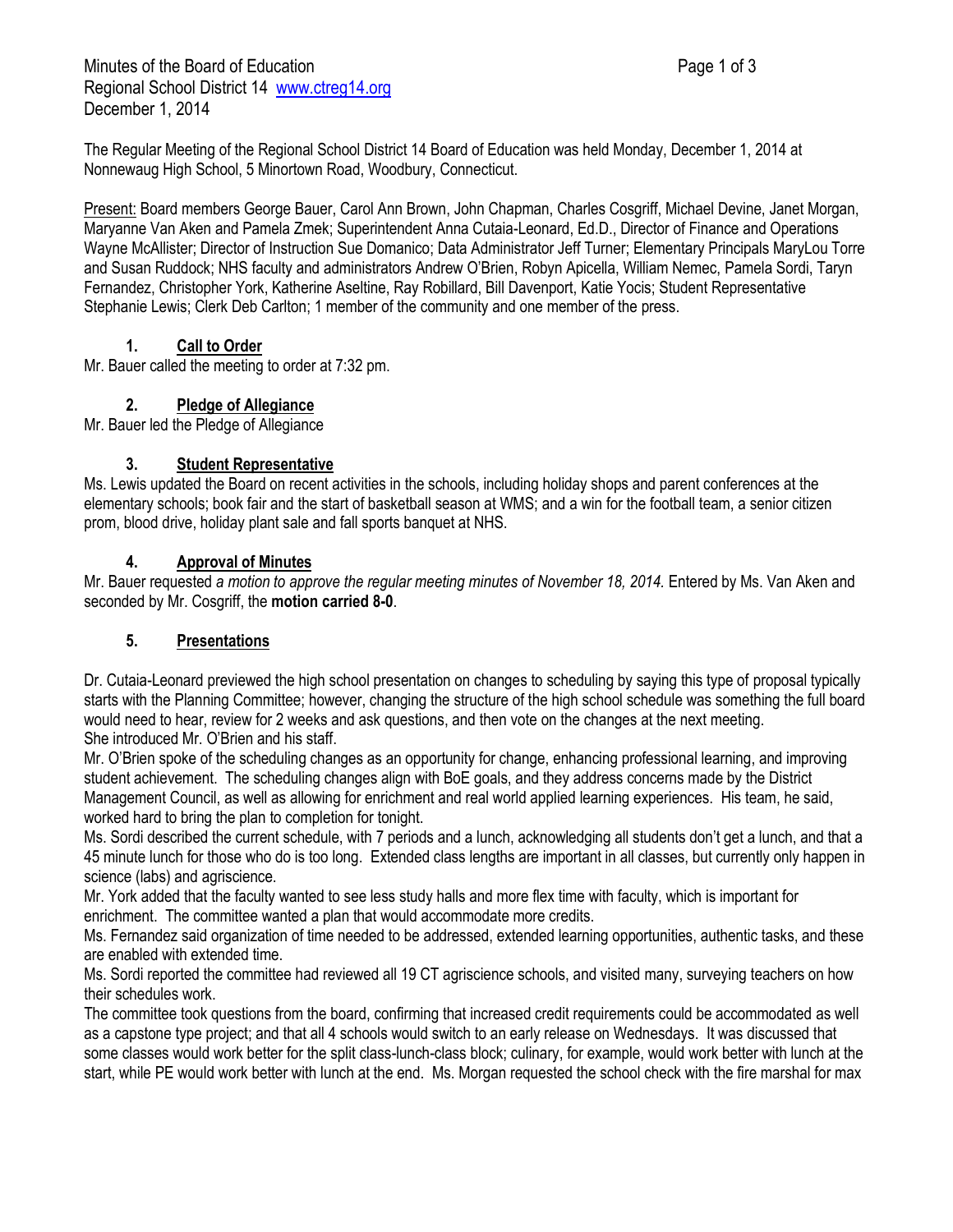Minutes of the Board of Education **Page 2 of 3** and 2 of 3 Regional School District 14 [www.ctreg14.org](http://www.ctreg14.org/) December 1, 2014

capacity in the lunchroom. Mr. Devine asked if holidays were considered and was told the block schedule would hold. Flex time is 2x per month, rotating between flex and advisory, and there will be a yearlong calendar for both.

Dr. Cutaia-Leonard previewed the discussion of progress reports by saying there had been numerous changes to the progress reports to equip them with more information.

Ms. Domanico said the administrators asked themselves whether the report cards accurately represented the teaching and learning that was going on in class and realized the progress report needed tweaking, subjects not taught needed to be removed, and consistency between the two schools needed to be created and standardized progress reporting is more helpful in capturing the existing curriculum.

Ms. Ruddock commented the new report gives rich information on the students.

Ms. Torre said it allows the teachers to speak with confidence with parents.

The principals and Ms. Domanico heard comments and took questions from the board, and were urged to include information in Friday folders, too, and not to assume all parents will look online.

### **6. Information and Proposals**

#### A. Committee Reports

For Public/Community Relations, Ms. Brown encouraged viewers to watch BoE meetings on cable channel 194; encouraged parents to visit the district website; and pointed out the "people aspect" of the board's work. She thanked Dr. Cutaia-Leonard for attending the needs assessment meeting in Bethlehem, and encouraged people to attend the Grinch pancake breakfast next Sunday. She spoke of the upcoming Hall of Fame event, and expressed delight that the Chiefs won a football game.

#### B. Superintendent's Report

Dr. Cutaia-Leonard reported she awaits enrollment projections next week and will send those along or offer them at the next meeting. She is looking outward for agenda priorities; has mapped out important topics through June of 2015, in areas such as technology, teacher evaluation, climate, MAP, and team teaching, as one way to illustrate the use of budget funds. If there are topics of interest, she asked the board to let her know.

#### C. Board Members' Comments

Mr. Chapman likes the year-long agenda planning concept; also, he will plan to schedule a Policy Committee meeting for 12/9 at 6:30 pm

## **7. Privilege of the Floor**

None.

## **8. New Business requiring Board action**

Mr. Chapman entered the following motion: *that a special committee is hereby established as the building committee with regard to the Nonnewaug High School renovation project, with John Chapman serving as its Chairman, with said committee consisting of not less than 7 members and not more than 11 members, with the members to be appointed by the Chairman of the Board of Education, and with each member to serve until such member's successor is appointed and qualified or the committee is disbanded.* Seconded by Mr. Cosgriff.

Mr. Bauer reviewed the 2 court cases, and that both validated the district's ability to move forward with the project. Members, timeline, whatever work can be done at this point to move the project forward, needs to be started.

Ms. Van Aken expressed concern over the wording of the motion; she believes Mr. Chapman needs to be involved in the decision making of who is on the committee. Ms. Brown agreed, commenting it is he who needs to work with them.

Mr. Chapman felt that, operationally, the building committee chair makes his recommendations to the board chair for appointment.

An amendment to the original motion was proposed: that the Building Committee Chair make recommendations to the Board of Education Chairman to be appointed by the Board of Education Chairman.